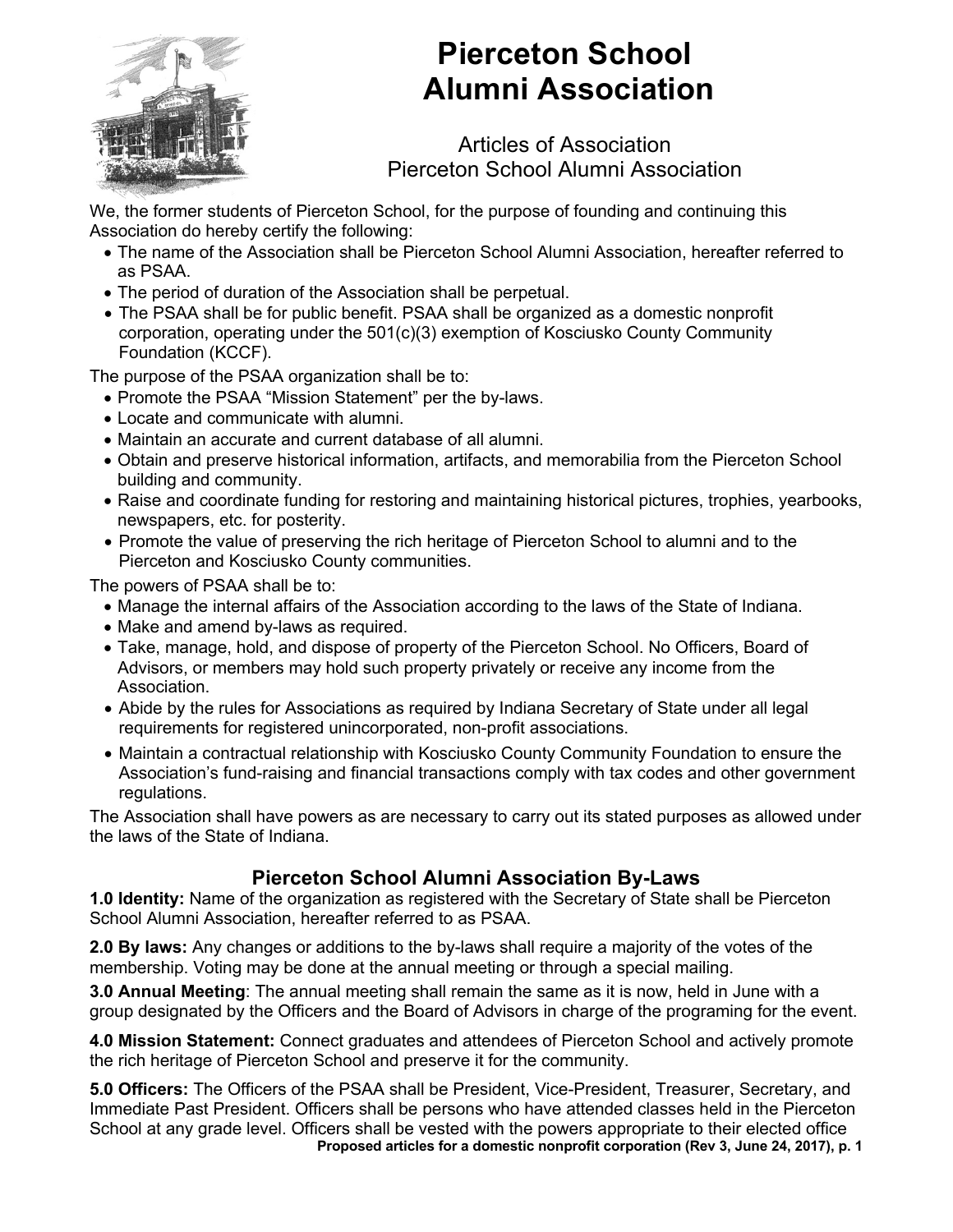to accomplish the tasks necessary for the successful, day-to-day operations of the Association. The term of office shall be two (2) years.

**5.1 President:** Shall make all decisions concerning the Association's day-to-day operations, and direct all activities for officers and committee members.

**5.2 Vice President:** Vice-President shall assist President as directed and shall coordinate all communications and financial transactions with Kosciusko County Community Foundation.

**5.3 Treasurer:** Shall be responsible for all financial operations, including all record keeping and reporting of financial transactions of the Association.

**5.4 Secretary:** Shall be the custodian of the Association's business records, including minutes of meetings, newspaper clippings and articles, committee reports, and documents produced by the Association officers and Board of Advisors.

**5.5 Immediate Past President:** Shall be responsible for consultation on all matters deemed necessary by the President and other Officers.

Scheduled Officers' meetings shall be open to all members. The President and at least two other officers shall constitute a quorum for an Officers' meeting. Officers, Database Manager, Advisory Board Members and Committee Members shall be eligible to vote at all Officers' meetings.

**6.0 Database Manager:** Shall be appointed by current Officers of PSAA and serve at the direction of said Officers. Database Manager shall assist in collecting appropriate information, managing the database, and coordinating all mailings with the Officers. All records on former Pierceton School students shall be kept for historical purposes, regardless of age of those alumni. Minimum database records shall include: alumni name, maiden name, email address, mailing address, telephone number, membership status, and year(s) of attendance.

**7.0 Advisory Board:** Shall provide legal, historical, preservation, and fund raising expertise. The Board shall be appointed by the officers of PSAA. The Immediate Past President of the Association shall be a member of the Advisory Board.

**8.0 Committees:** PSAA shall have the following permanent committees:

**8.1** History/Memorabilia (responsibilities as assigned), Reunion/Events (responsible for planning upcoming Annual Banquet and Alumni meeting), Nominating/Election (responsible for fielding a slate of Officers every two years), Fundraising/Preservation (responsibilities as assigned).

**8.2** All committees shall function under the direction and approval of the Officers.

**9.0 Membership:** Any individual who attended (whether graduated or not) Pierceton School is a member of the Association. There shall be two classes of membership:

- o *Regular Members* Any person who attended class in any grade level at Pierceton School. Regular members are allowed to vote and hold office.
- o *Honorary members* Any past faculty or spouse of faculty who wishes to promote the ideals of PSAA, or anyone who has made a significant contribution of time, talent, or finances. Honorary members may not vote or hold office.

**10.0 Election**s: Officer elections shall be held at the annual Banquet meeting in June. The term of office shall begin on the day of the election and run until the following election two years hence. The officers shall be elected by a majority vote of members in attendance at the June meeting. If an officer's tenure is terminated, either by resignation or death, the remaining officers shall have the power to appoint an acting officer until such time as an election can take place.

**11.0 Fiscal Policy:** All financial contributions shall be deposited into a general fund account, unless designated for historical and preservation use only, to be used to pay any and all expenses incurred by the Association. Contributions designated for historical and preservation use shall be deposited in an account dedicated to those appropriate activities, as directed by the Officers and Board of Advisors.